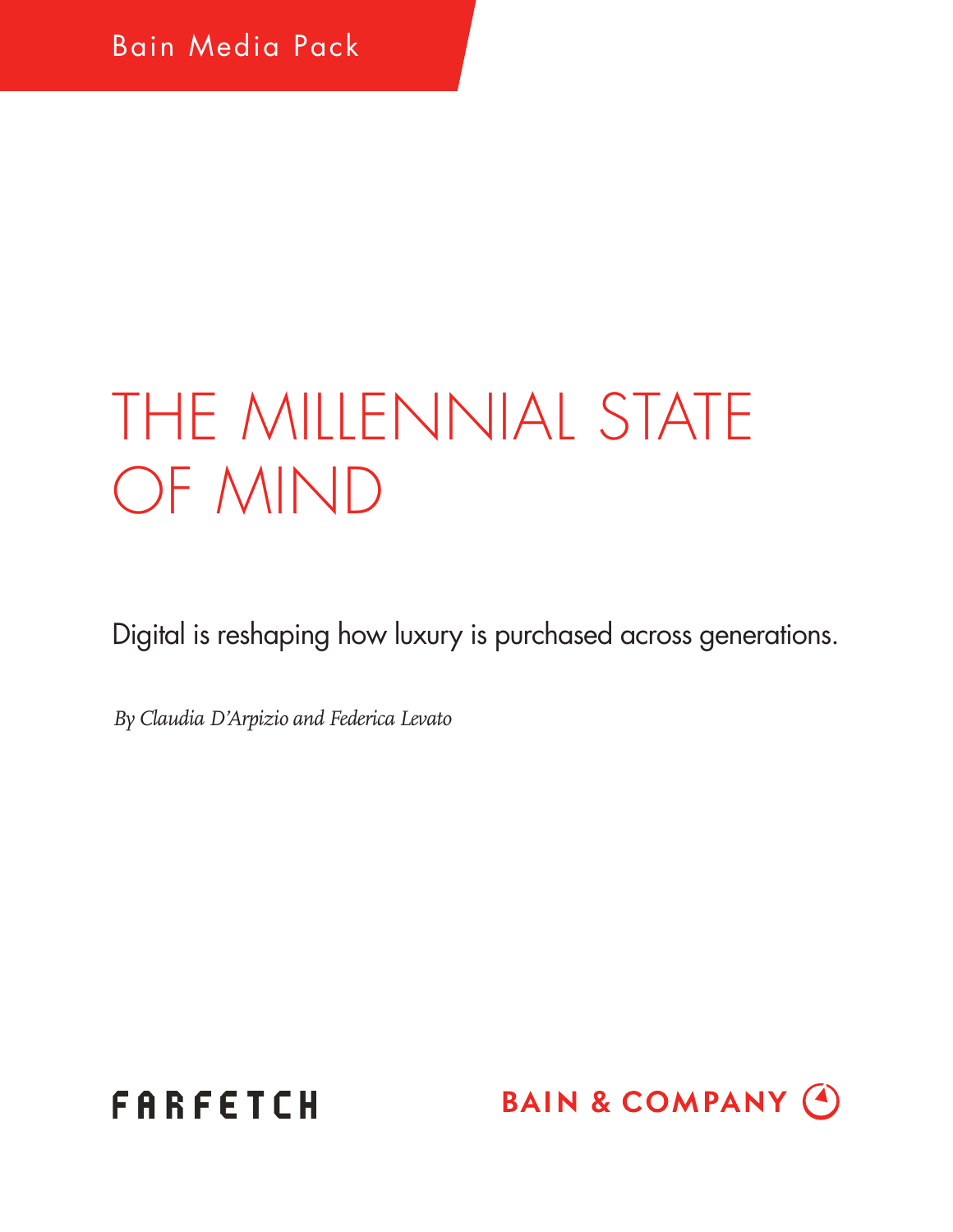## Key takeaways

- The luxury industry has entered a "new normal," characterized by lower growth. To succeed in the next decade, brands will need to refocus on their customers to better anticipate and cater to their needs. The younger generation will be key: New research by Bain & Company and Farfetch estimates that millennials will represent 40% of the global personal luxury goods market by 2025.
- The characteristics of millennial behavior are already seeping through to older generationswhich accounted for 73% of luxury purchases in 2016.
- This generates a widespread "millennial state of mind" that requires brands to act. It is characterized by three main traits:
	- Uneasiness. Digital interaction with peers is on the rise when choosing to purchase a product.
	- Urgency. "I want it fast and I want it now." The time to make a purchase is decreasing, with younger customers taking one-third less time than older customers to make decisions.
	- Uniqueness. Consumers now expect brands to align with their personal values and passions.
- Today, 70% of luxury purchases are influenced by online interactions, which means at least one digital interaction has taken place with the brand or the product before those purchases.
	- 14% of consumers from the ages 18 to 24 complete their first luxury purchase online.
	- Digital traffic to websites of luxury brands is double the amount of store visits.
- By 2025, online and monobrand stores will become the two largest channels for luxury sales, each accounting for 25%.
- Bain & Company believes that stores will continue to play a critical role in the luxury market, with 75% of purchases still occurring in a physical location by 2025.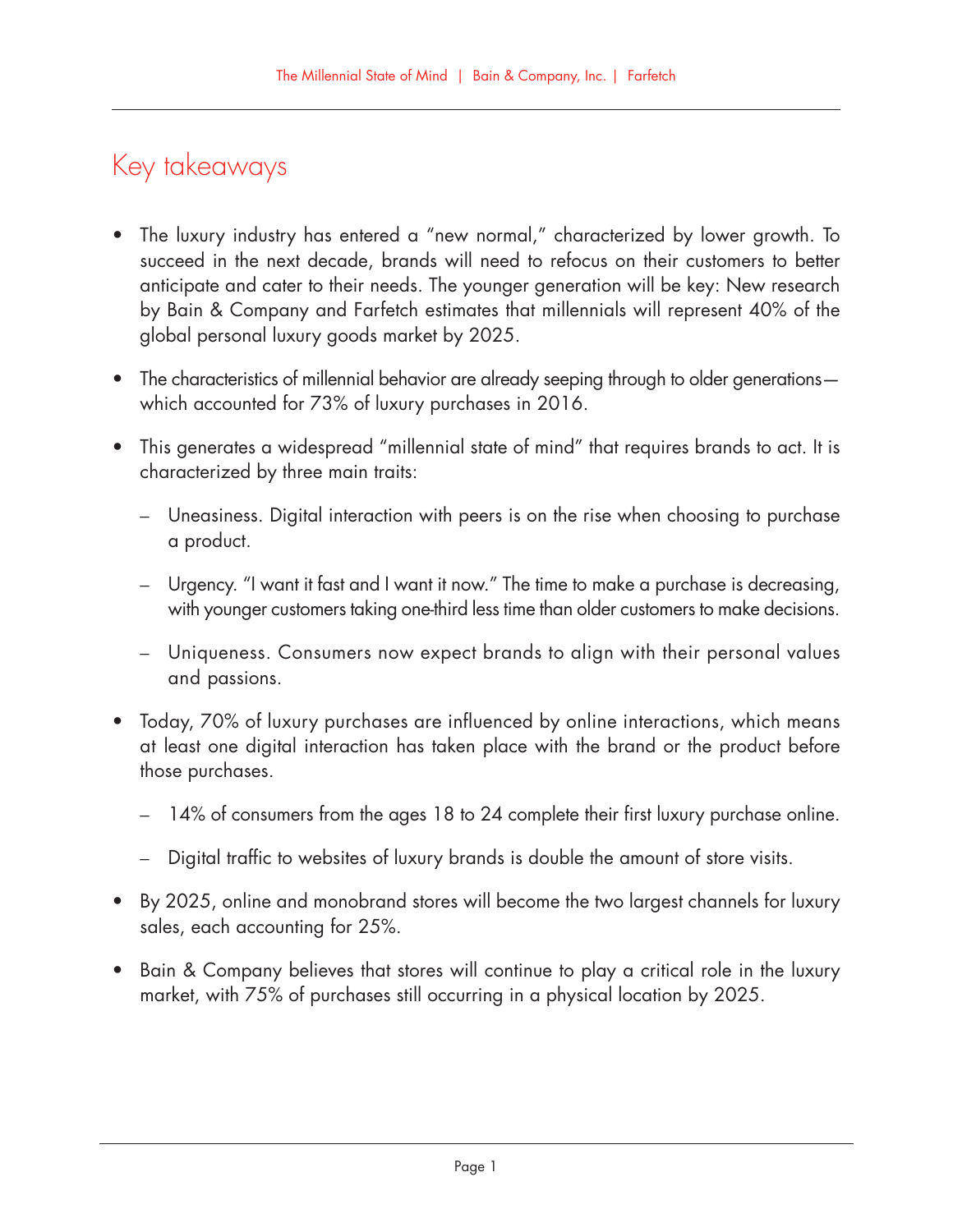Figure 1: The geographic breakdown of the luxury market will remain stable from 2016–25; the real shift will be generational



Note: 2016 percentages are estimates; 2025 percentages are forecasts Source: Bain Luxury Goods Worldwide Market Study, Fall−Winter 2016

Figure 2: "Millennial" is not just an age group, it's a state of mind that affects consumer behavior across generations



Notes: Millennials defined as people born from 1980–95; percentages are estimates Sources: Expert interviews; Statista; IDC; comScore; Internet World Stats; Euromonitor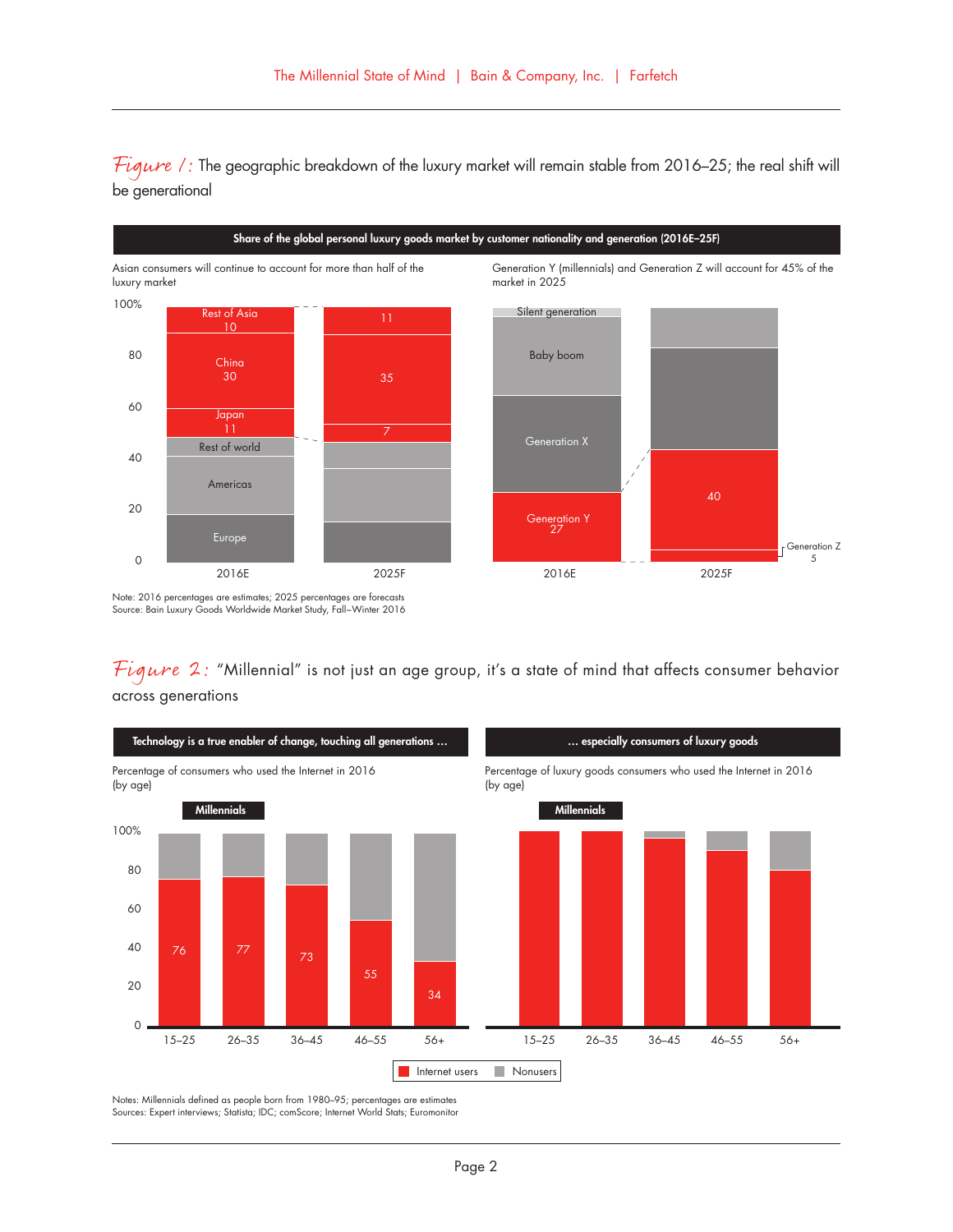

Figure  $3$ : Digital interactions are completely changing consumers' approach to luxury

Notes: Survey excludes blanks and errors; ~70% indicates purchases that occur after at least one digital interaction with the customer Sources: Expert interviews; literature search; Bain 2016 luxury and premium apparel/accessories consumer survey

Figure 4: Online and monobrand stores will be the two largest channels for luxury sales by 2025

Global personal luxury goods market (2016E–25F)



Source: Bain Luxury Goods Worldwide Market Study, Fall−Winter 2016

Page 3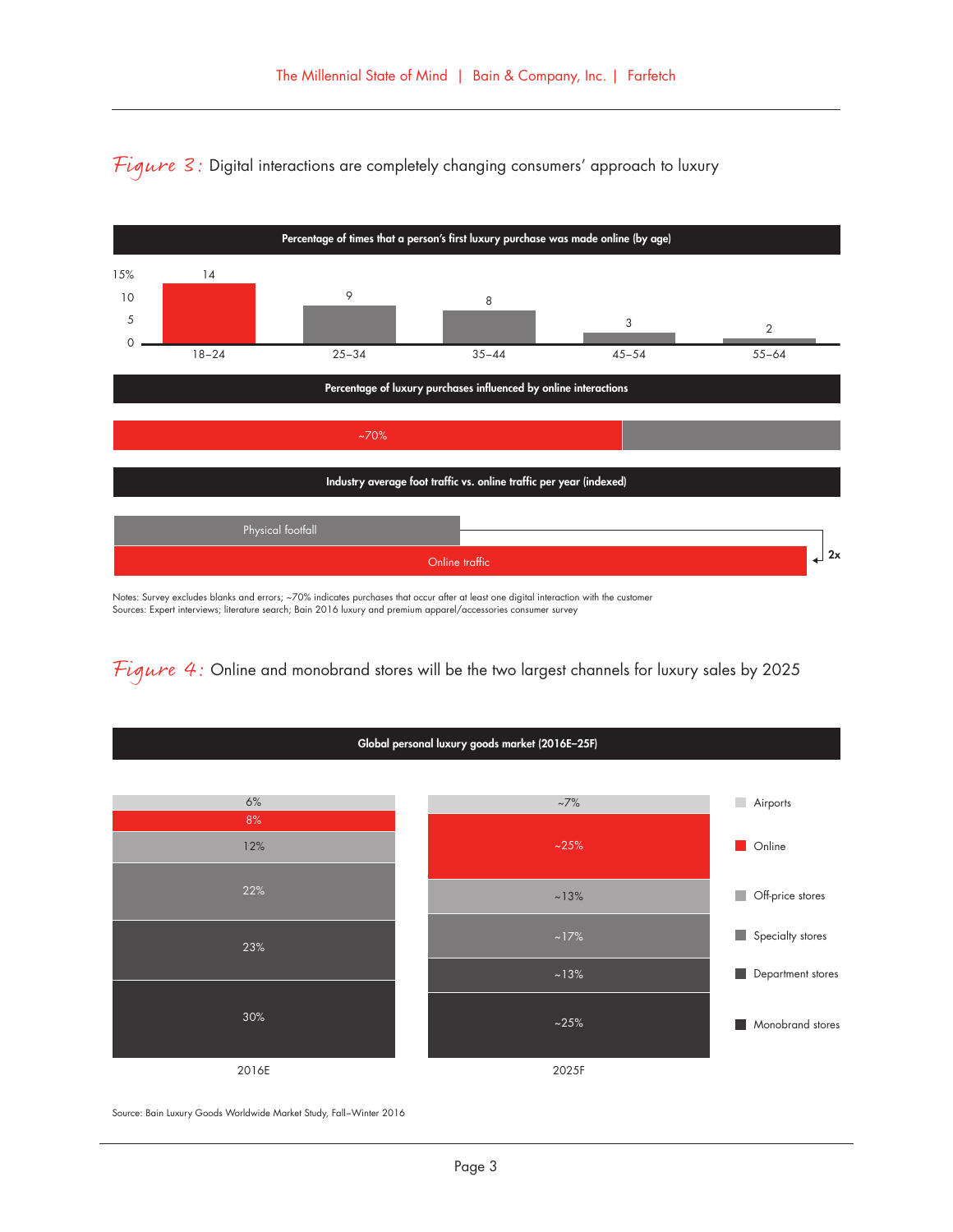Figure 5: Physical stores will continue to play a key role, accounting for 75% of sales in 2025



Source: Bain Luxury Goods Worldwide Market Study, Fall−Winter 2016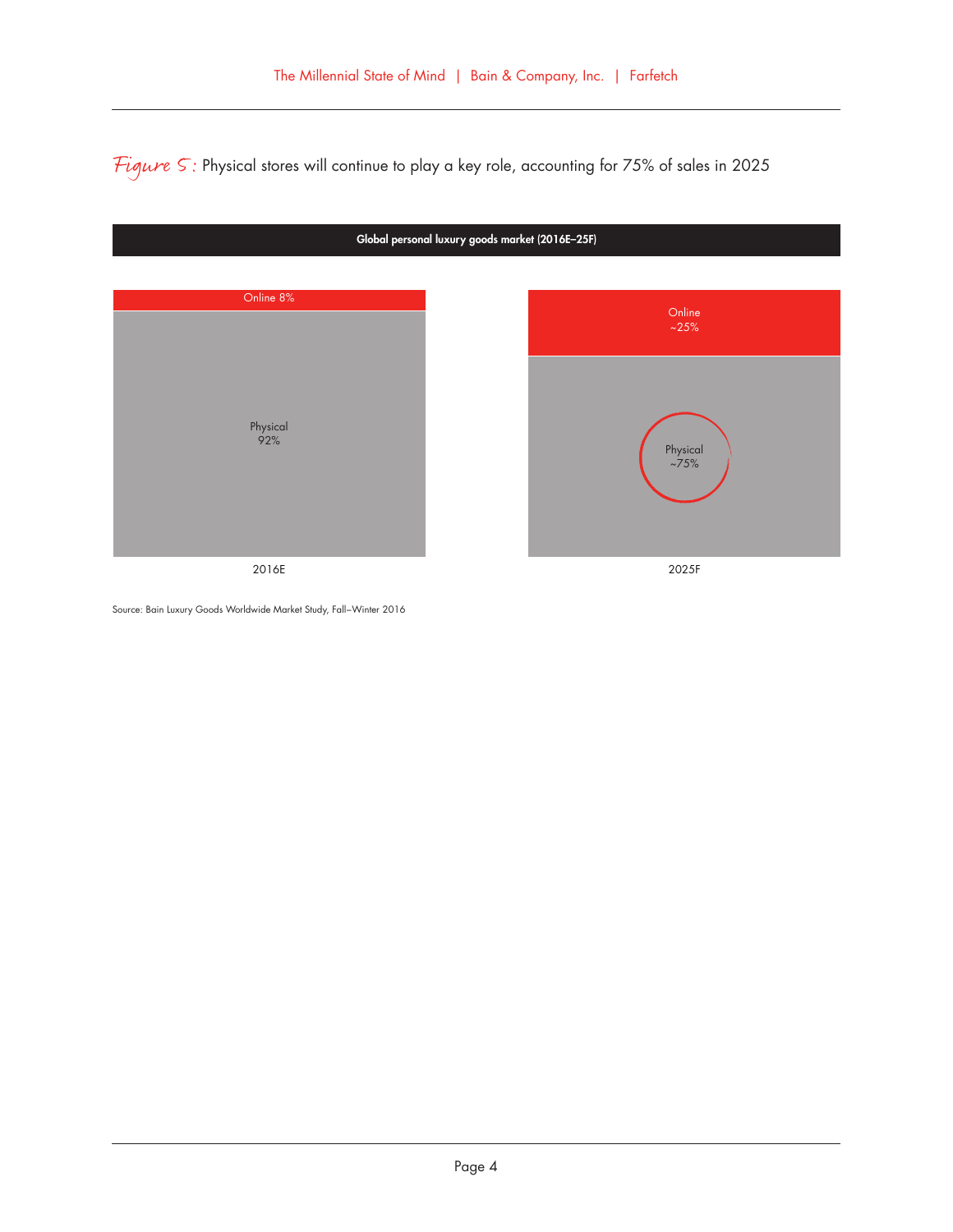## Shared Ambition, True Results

#### Bain & Company is the management consulting firm that the world's business leaders come to when they want results.

Bain advises clients on strategy, operations, technology, organization, private equity and mergers and acquisitions. We develop practical, customized insights that clients act on and transfer skills that make change stick. Founded in 1973, Bain has 55 offices in 36 countries, and our deep expertise and client roster cross every industry and economic sector. Our clients have outperformed the stock market 4 to 1.

#### What sets us apart

We believe a consulting firm should be more than an adviser. So we put ourselves in our clients' shoes, selling outcomes, not projects. We align our incentives with our clients' by linking our fees to their results and collaborate to unlock the full potential of their business. Our Results Delivery® process builds our clients' capabilities, and our True North values mean we do the right thing for our clients, people and communities—always.

### About Farfetch

Farfetch is the online platform to shop the world's greatest selection of luxury. The e-commerce platform partners with leading luxury boutiques and brands, located from Tokyo to Toronto and from Milan to Miami. This unique business model offers a vast range of pieces to shop, from established brands to fascinating new designers and one-of-a-kind styles.

Founded in 2008 by the Portuguese entrepreneur José Neves, Farfetch is translated in nine languages and services customers as a website (www.farfetch.com) and on-the-go app, making it easy to shop luxury fashion. Offices are found in 11 cities globally, and Farfetch express ships from partners to over 190 countries worldwide.

In 2015 Farfetch developed proprietary business units Farfetch Black & White and Store of the Future to provide key technology and business solutions for brands and retailers to facilitate growth and champion innovation. The brand also added London boutique Browns to its portfolio in 2015.

In May 2016 Farfetch secured a Series F round of investment of US \$110 million, led by new investors Temasek, IDG Capital Partners and Eurazeo with existing investor Vitruvian Partners also participating in the round. The company is currently valued at over US \$1 billion.